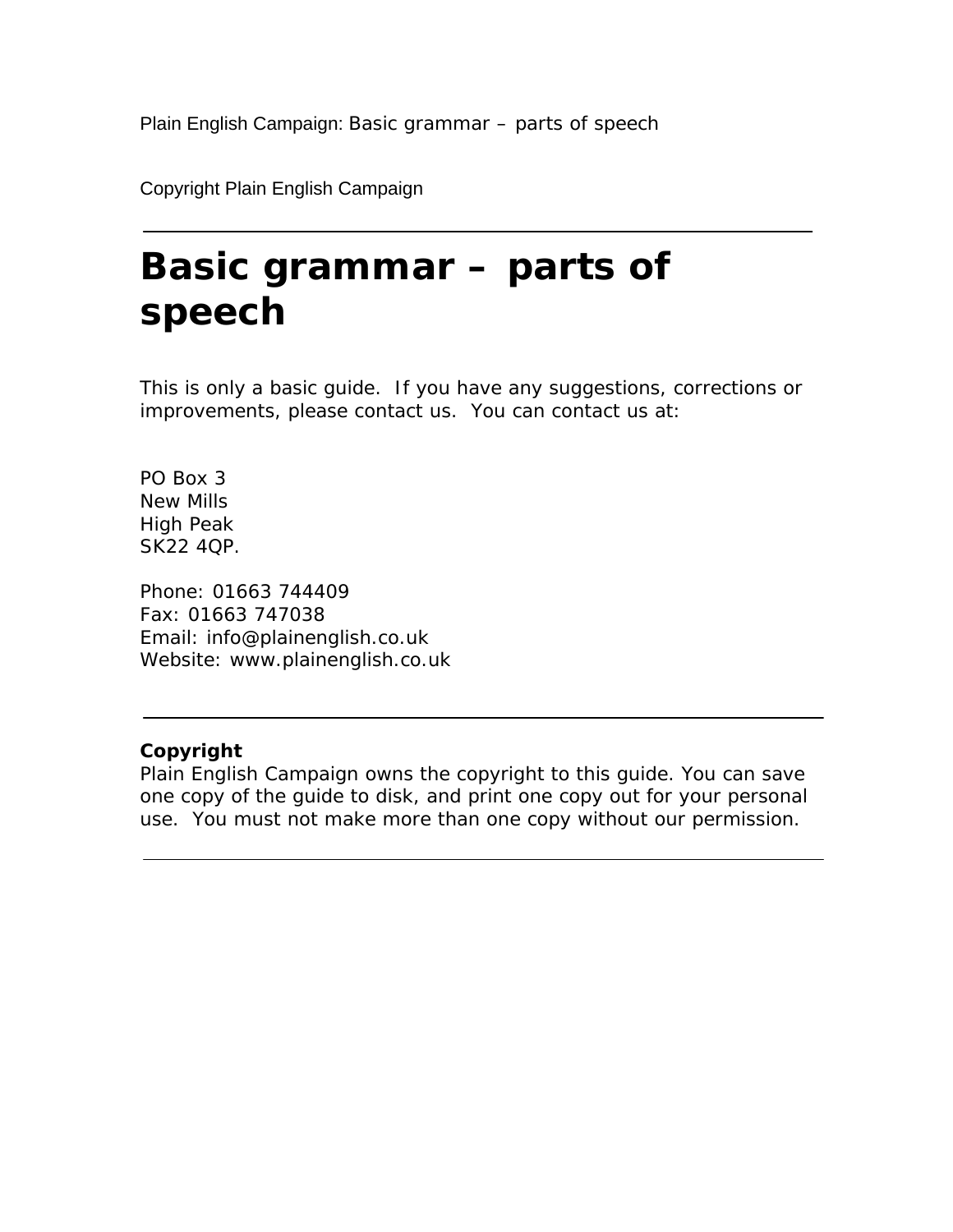# **Basic grammar – parts of speech**

Grammar is the system and structure of a language. The rules of grammar help us decide the order we put words in and which form of a word to use.

When you're talking about grammar, it's useful to know some basic terms. The following are called **parts of speech** and they each have their own function.

# **Verbs**

Verbs are often known as 'doing words'. They can also show 'having' or 'being'.

For example:

- The horse **jumped** the fence.
- The rider **had** a fall.
- The rider **is** not hurt.

#### **Nouns**

Nouns are the names of people, places, things and ideas. There are four kinds of noun.

- Common nouns dog, computer, river, biscuit
- Collective nouns (names of a group of something) a **herd** of cows, a **flock** of sheep
- Proper nouns (the names of people, places and so on) London, Anne, Plain English Campaign
- Abstract nouns (names of things we can't see or touch) love, hope, fear, decision, poverty

# **Adjectives**

Adjectives describe nouns. For example:

- She wore a **blue** dress.
- The **small** dog barked at me.
- A **cool** breeze made her shiver.

# **Adverbs**

Adverbs give us extra information about how, where or when a verb happens. For example:

- He drove **slowly**.
- She spoke **loudly**.
- The article is **well** written.